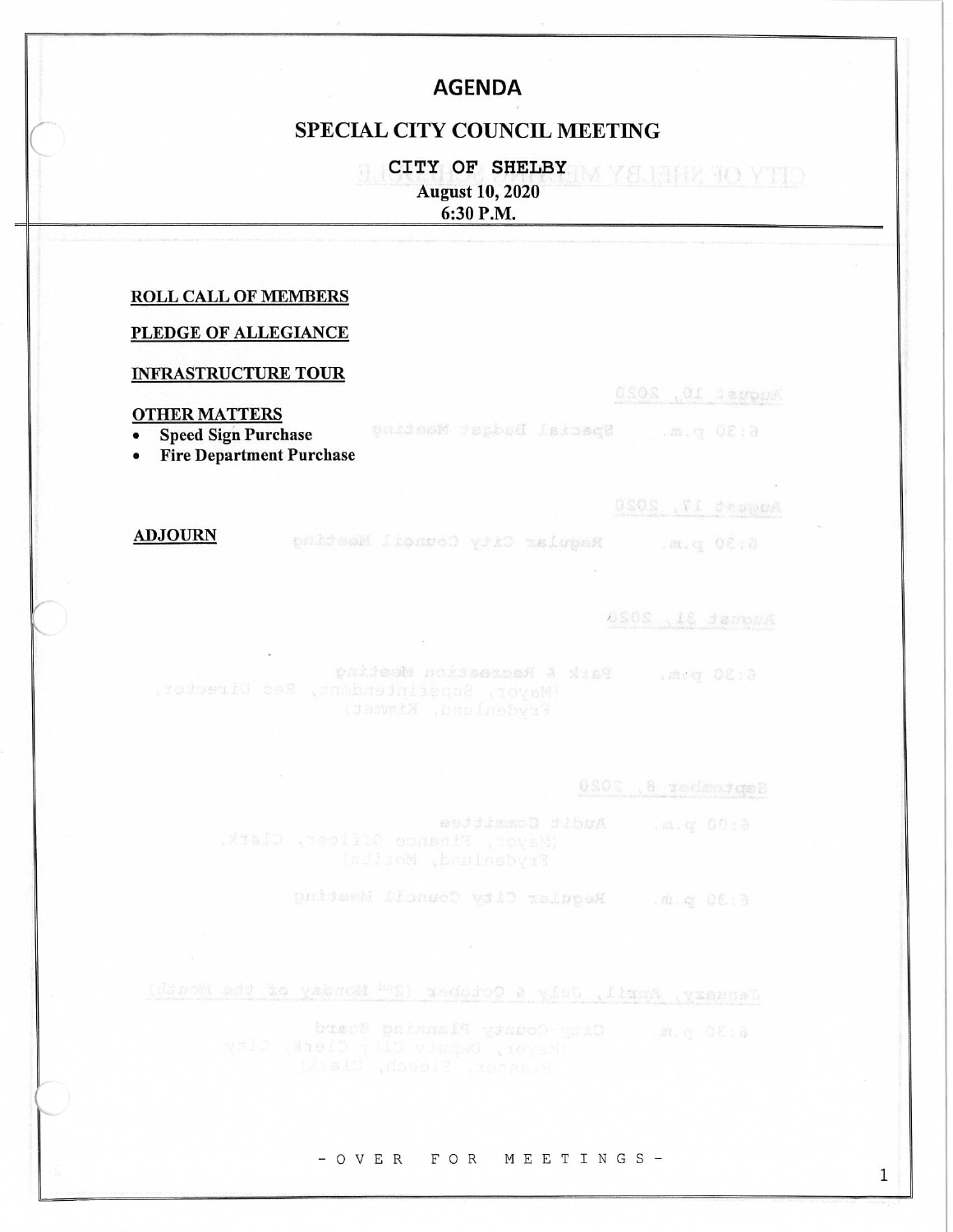# CITY OF SHELBY MEETING SCHEDULE

August 10, 2020

Special Budget Meeting  $6:30 p.m.$ 

### August 17, 2020

Regular City Council Meeting  $6:30 p.m.$ 

### August 31, 2020

Park & Recreation Meeting  $6:30 p.m.$ (Mayor, Superintendent, Rec Director, Frydenlund, Kimmet)

### September 8, 2020

 $6:00 p.m.$ Audit Committee (Mayor, Finance Officer, Clark, Frydenlund, Moritz)

Regular City Council Meeting  $6:30 p.m.$ 

January, April, July & October (2nd Monday of the Month)

City-County Planning Board  $6:30 p.m.$ (Mayor, Deputy City Clerk, City Planner, Flesch, Clark)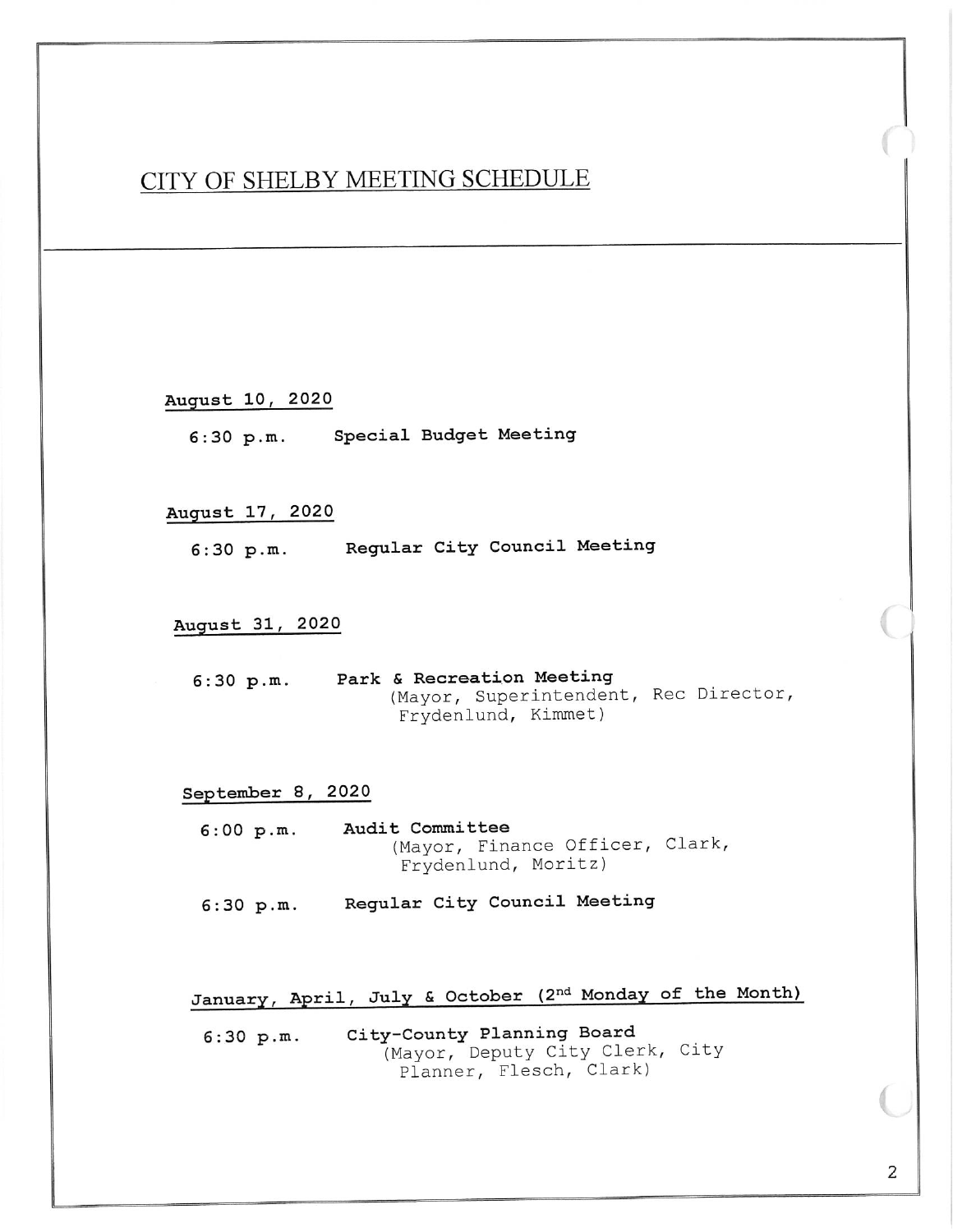### Policy on Conduct and Manner of Addressing Council

## CITY COUNCIL PACKET LISTING

The public is invited to speak on any item after recognitived by the presiding officer

1. Public comments will be accepted only on iteras within the it **Abgue of A.** 

- Agenda Items  $B<sub>1</sub>$ 1. 7/22/20 Quote from Municipal Emergency Services re:
- SVFD Purchase 2. Comments shall be limited to 5 minutes per meeting, unleg such time is extended by a majority vote of the Council racrobers.  $3.$

3. While the Council is in session, these in attendance and non-page . Old decrease. No member of the public side y independent the Council and you Reports' to guidence of you only nedmon you duriab remibesome  $1$ . orders of the Council or its presiding officer.

16ETIO Handouts, of noving ed bloods bas emotions are stressedule beingery ... prior to a Council meeting. Propered statements that are also read, however, shall be deemed unduly repotlicual. All prepared statements for public hearings shall become part of the hearing record.

- 5. All remarks shall be addressed to the Council as a body and not to any number
	- . of the Council or Staff.
	- 6. Public members recognized by the presiding officer, shall:
		-
	- b. For the record, give his/ber name and address
	- **Einsastden** 
		-
	- Address the Council as a body und not to any individual
- Ask no questions of individuals who are Council members,
	-

The Council thanks public members for respectfully and courteously providing constructive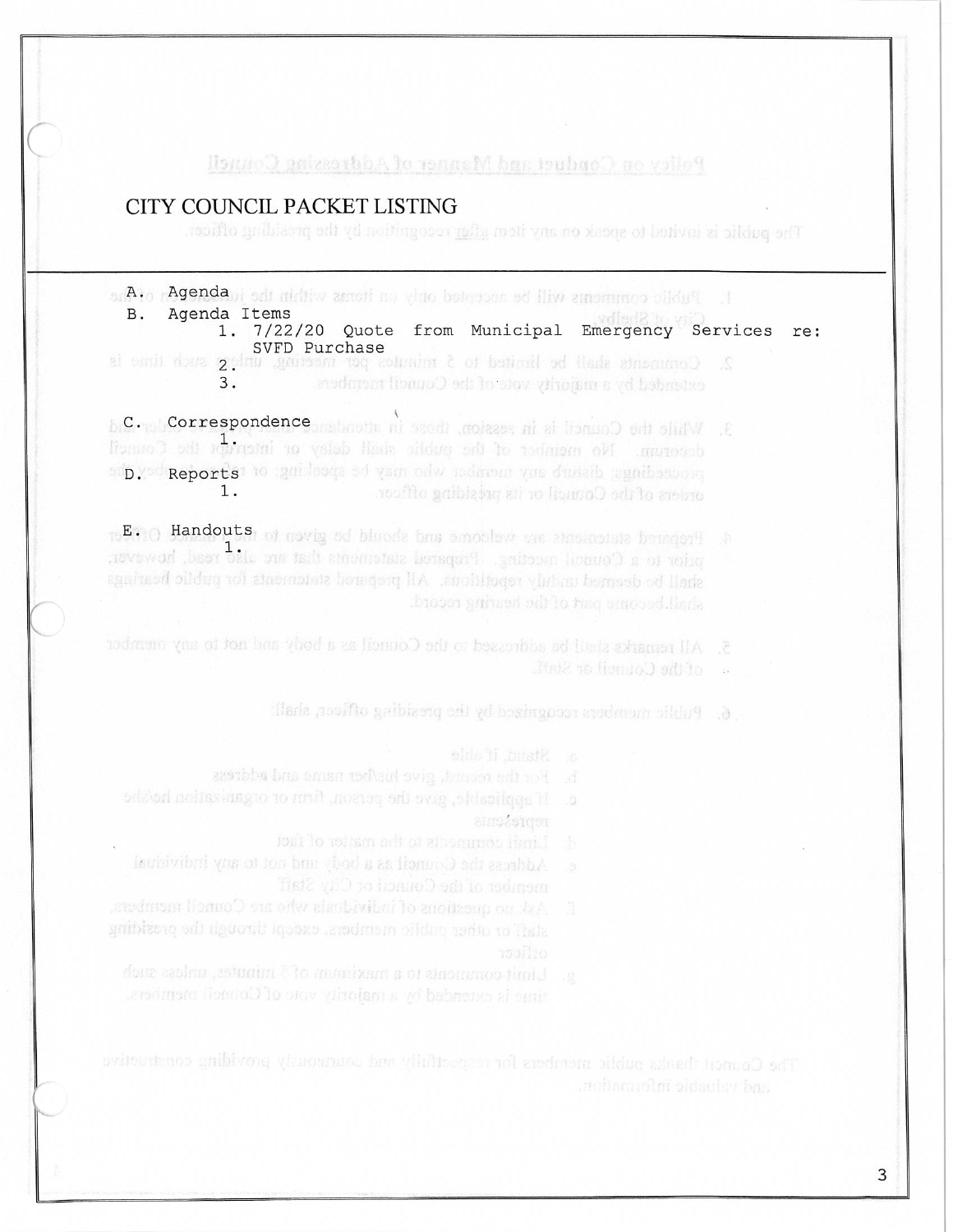# **Policy on Conduct and Manner of Addressing Council**

The public is invited to speak on any item after recognition by the presiding officer.

- 1. Public comments will be accepted only on items within the jurisdiction of the City of Shelby.
- 2. Comments shall be limited to 5 minutes per meeting, unless such time is extended by a majority vote of the Council members.
- 3. While the Council is in session, those in attendance must preserve order and decorum. No member of the public shall delay or interrupt the Council proceedings; disturb any member who may be speaking; or refuse to obey the orders of the Council or its presiding officer.
- 4. Prepared statements are welcome and should be given to the Finance Officer prior to a Council meeting. Prepared statements that are also read, however, shall be deemed unduly repetitious. All prepared statements for public hearings shall become part of the hearing record.
- 5. All remarks shall be addressed to the Council as a body and not to any member of the Council or Staff.
- 6. Public members recognized by the presiding officer, shall:
	- a. Stand, if able
	- b. For the record, give his/her name and address
	- c. If applicable, give the person, firm or organization he/she represents
	- d. Limit comments to the matter of fact
	- e. Address the Council as a body and not to any individual member of the Council or City Staff
	- f. Ask no questions of individuals who are Council members, staff or other public members, except through the presiding officer
	- g. Limit comments to a maximum of 5 minutes, unless such time is extended by a majority vote of Council members.

The Council thanks public members for respectfully and courteously providing constructive and valuable information.